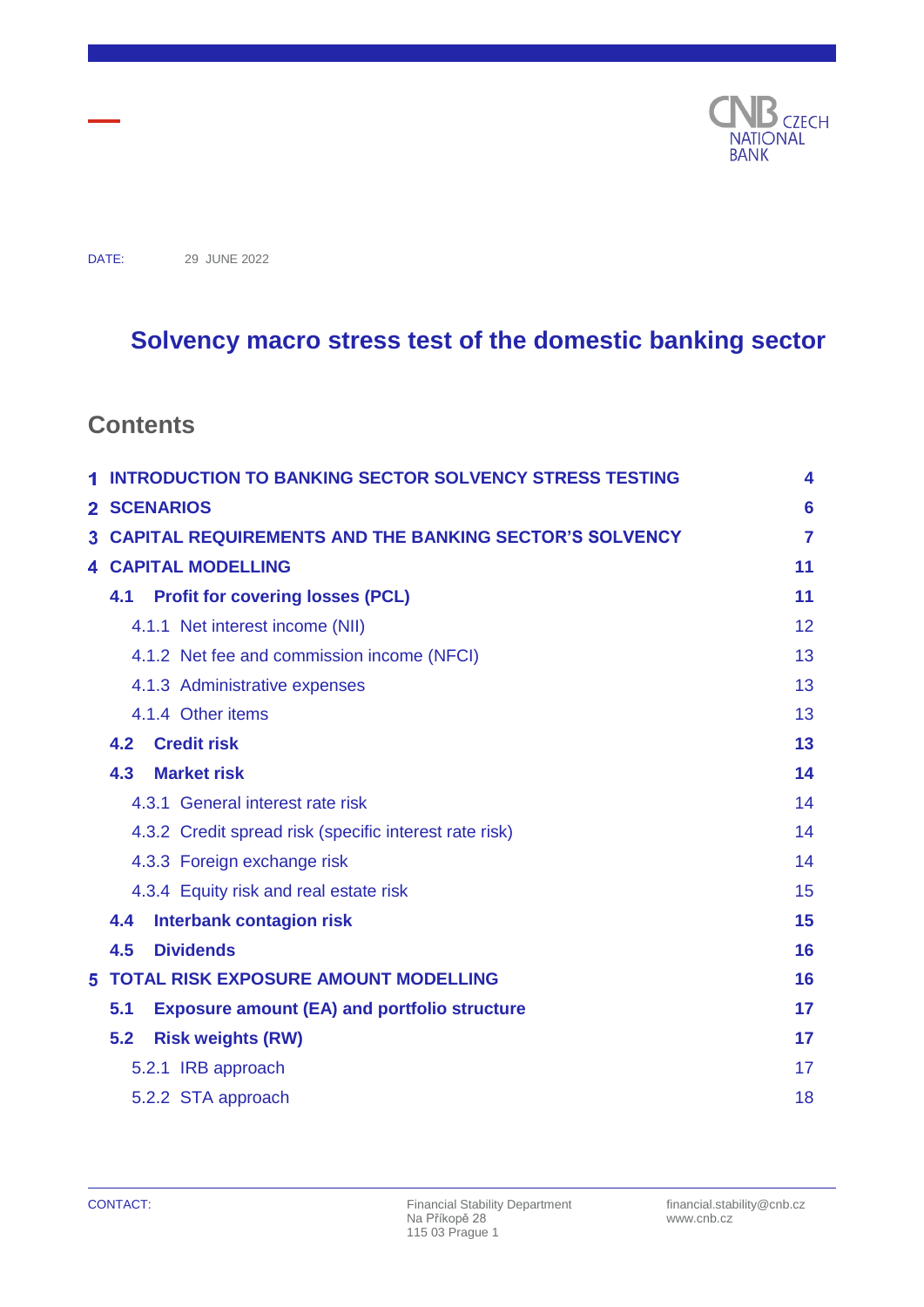

## **Abbreviations**

| A-IRB             | Advanced Internal Ratings-Based Approach                   |
|-------------------|------------------------------------------------------------|
| AT <sub>1</sub>   | <b>Additional Tier 1 capital</b>                           |
| BRRD <sub>2</sub> | Bank Recovery and Resolution Directive 2                   |
| <b>CBR</b>        | <b>Combined Buffer Requirement</b>                         |
| <b>CCoB</b>       | <b>Capital Conservation Buffer</b>                         |
| <b>CCyB</b>       | <b>Countercyclical Capital Buffer</b>                      |
| CET1              | <b>Common Equity Tier 1</b>                                |
| <b>CNB</b>        | <b>Czech National Bank</b>                                 |
| <b>COREP</b>      | <b>Common Reporting Framework</b>                          |
| CRR <sub>2</sub>  | <b>Capital Requirements Regulation 2</b>                   |
| <b>DSGE</b>       | Dynamic stochastic general equilibrium model               |
| EA                | Exposure amount                                            |
| <b>EAD</b>        | Exposure at default                                        |
| <b>ECL</b>        | <b>Expected credit loss</b>                                |
| EP                | Eligible profit                                            |
| <b>FINREP</b>     | <b>Financial Reporting</b>                                 |
| F-IRB             | Foundation Internal Ratings-Based Approach                 |
| <b>FVPL</b>       | Fair value through profit or loss                          |
| <b>GDP</b>        | Gross domestic product                                     |
| IFRS 9            | <b>International Financial Reporting Standard 9</b>        |
| <b>IRB</b>        | <b>Internal Ratings-Based Approach</b>                     |
| <b>LGD</b>        | Loss given default                                         |
| LR.               | Loss rate                                                  |
| <b>MREL</b>       | Minimum requirement for own funds and eligible liabilities |
| <b>NFCI</b>       | Net fee and commission income                              |
| <b>NII</b>        | Net interest income                                        |
| <b>OCI</b>        | Other comprehensive income                                 |
| <b>OCR</b>        | Overall capital requirement                                |
| O-SII             | Other systemically important institution                   |
| P <sub>2</sub> G  | Pillar 2 Guidance                                          |
| <b>PAT</b>        | Profit after tax                                           |
| <b>PBT</b>        | Profit before tax                                          |
| <b>PCL</b>        | Profit for covering losses                                 |
| <b>PD</b>         | Probability of default                                     |
| <b>PiT</b>        | Point-in-time                                              |
| P/L               | Profit and loss statement                                  |
| <b>RW</b>         | Risk weight                                                |
| <b>SMEs</b>       | Small and medium-sized enterprises                         |
| <b>SMST</b>       | Solvency macro stress test of the domestic banking sector  |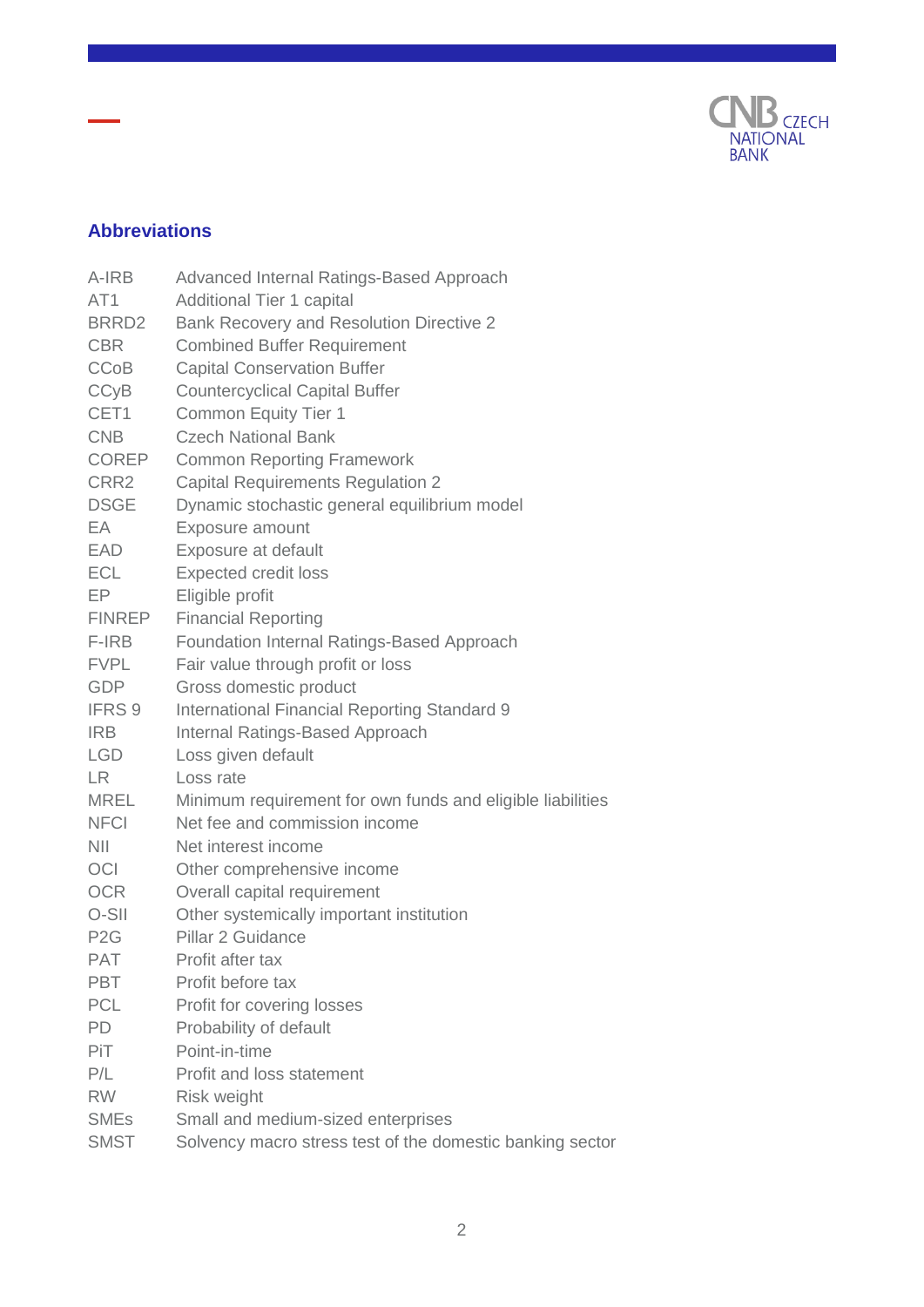

- SREP Supervisory Review and Evaluation Process
- STA Standardized Approach
- SyRB Systemic Risk Buffer
- TEM Total exposure measure
- TREA Total risk exposure amount
- TSCR Total SREP capital requirement
- TTC Through-the-cycle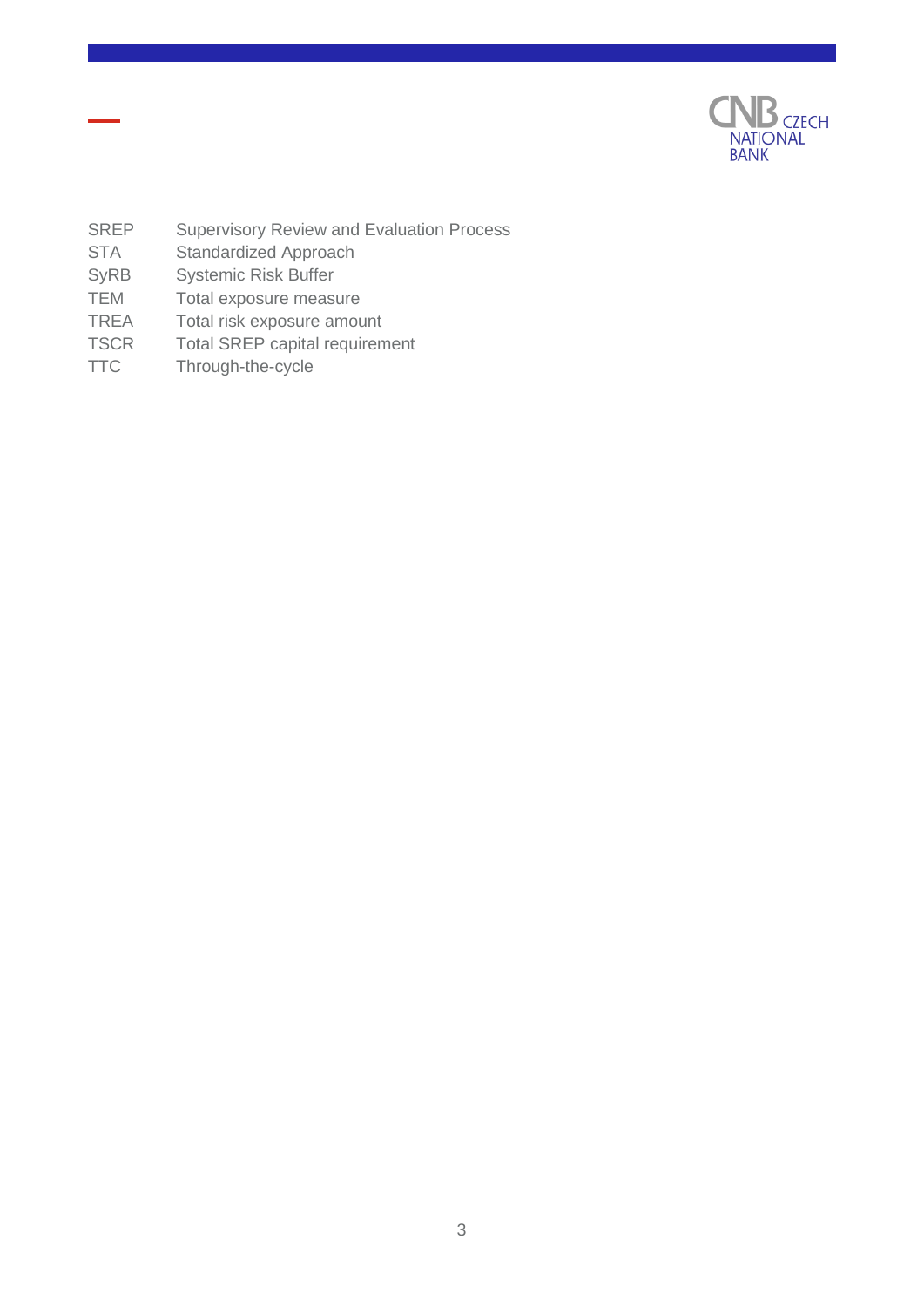

#### <span id="page-3-0"></span>**Introduction to banking sector solvency stress testing** 1

Solvency stress tests are a traditional tool for assessing the banking sector's capital resilience (solvency) to potential risks to its stability in a situation of expected and hypothetical future adverse macroeconomic developments (a *Baseline Scenario* and an *Adverse Scenario*). From the microprudential perspective, they make it possible to assess whether individual banks have sufficient capital resilience in relation to the regulatory capital requirements (see section 3). From the macroprudential perspective, they help supervisors assess whether the sector's capital level gives rise to systemic risks to financial stability (Frait and Komárková, 2011) and provide information for the configuration of macroprudential capital tools (Andersen et al., 2019).<sup>1</sup>

The solvency macro stress test of the domestic banking sector (SMST) can be characterised as a dynamic top-down stress test conducted by the Czech National Bank at a time horizon of 12 to 20 quarters. The SMST covers all domestic banks and branches of non-EU domiciled foreign banks in the Czech Republic subject to CNB supervision.<sup>2</sup>



#### **Figure 1: SMST process diagram**

 $\overline{a}$ 

Note: The other TREA items under Article 92(3) of CRR2 are not modelled and are left constant in the stress test. MREL ratios = ratios of own funds and eligible liabilities to TREA or TEM.

The SMST process consists of a series of steps (see Figure 1). The starting point is the definition of economic scenarios (see section 2), from which the evolution of macroeconomic and subsequently also financial and credit variables is derived using a number of satellite models (see section 2) over the test horizon. The next step is to determine how the scenarios and macroeconomic, financial and credit variables affect the banking sector's capital resilience through their impact on capital and the total risk exposure amount (TREA). The SMST can thus be divided into two relatively separate but interdependent **model frameworks**: (i) **capital** and (ii) **TREA**.

<sup>1</sup> Their scope is currently being extended to include climate risks, and testing of cyber risks is also being discussed.

<sup>&</sup>lt;sup>2</sup> With the exception of the National Development Bank and the Czech Export Bank.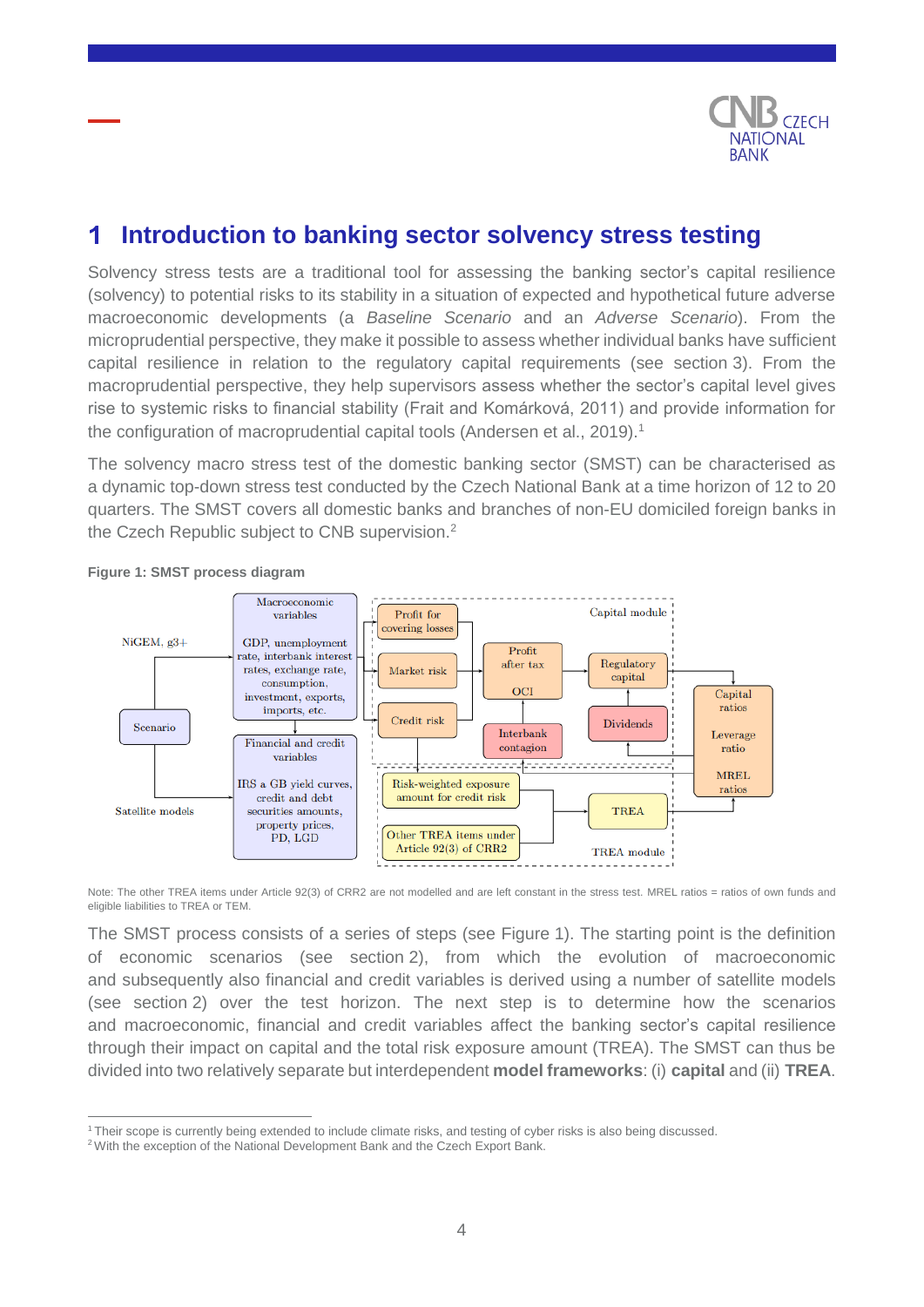

The **capital** model framework covers five areas: (i) profit for covering losses (see section 4.1), (ii) the impact of credit risk on profit (see section 4.2), (iii) the impact of market risk on profit and other comprehensive income (see section 4.3), (iv) the effect of interbank contagion risk on capital (see section 4.4) and (v) the effect of dividends on capital (see section 4.5). The **TREA** model framework covers two areas: (i) exposure amount and portfolio structure (see section 4.1) and (ii) risk weights for credit exposures (see section 4.2).

The key piece of information as regards the domestic banking sector's solvency is the **capital ratio** during and at the end of the test period. The test monitors (i) the **total** capital ratio (the ratio of total regulatory capital to the TREA) and (ii) the **CET 1** capital ratio (the ratio of CET 1 regulatory capital to the TREA). These traditional indicators, which take into account the riskiness of a bank's exposures, are complemented by a non-risk-weighted leverage ratio (the ratio of Tier 1 capital to the value of balance sheet and off-balance sheet exposures), which acts as a prudential backstop against the risk of excessive growth in leverage. These indicators are used to evaluate how many banks would fail to the meet capital requirements<sup>3</sup> and the need for and method of capital replenishment.

Additional information on the preparedness of the domestic banking sector for resolution and restoring its solvency is provided in the *Adverse Scenario* by the level of compliance with minimum requirement for own funds and eligible liabilities (MREL)<sup>4</sup>, which requires the relevant banks to have the resources to recapitalise and continue to operate even in the event of a crisis.

The starting point for evaluating the banking sector's solvency is an assessment of its ability to meet the Pillar 1 and Pillar 2 capital requirements (TSCR) at all times, including in an adverse phase of the economic cycle (usually represented by an *Adverse Scenario*). A drop in the Czech banking sector's total capital ratio below the TSCR would mean that a large proportion of domestic banks, including systemically important ones, would fail to meet the TSCR on an individual basis.<sup>5</sup> This would indicate a systemic risk of insufficient capital resilience of the domestic banking sector. Such a situation would be an important factor in the CNB's decision-making on the application of cyclical (CCyB) or structural (SyRB, sectoral SyRB) capital buffers or other macroprudential tools to enhance the banking sector's capital resilience.

Additional information about the level of compliance with the MREL allows the potential risks of adverse economic developments to be evaluated for the effectiveness of the resolution framework. In accordance with the transparency principle contained in the CNB's Macroprudential Policy Strategy,<sup>6</sup> the results of the SMST are published in the *Financial Stability Report* and in *Risks to financial stability and their indicators*.

 $\overline{a}$ 

<sup>&</sup>lt;sup>3</sup> I.e. the total regulatory capital ratio would drop below the TSCR (the total SREP capital requirement, the sum of Pillar 1 and Pillar 2), the sum of the TSCR and the O-SII buffer or the leverage ratio requirement.

<sup>4</sup> For details see [BRRD2](https://eur-lex.europa.eu/legal-content/EN/TXT/HTML/?uri=CELEX:02014L0059-20210626&from=CS) and the [General approach of the Czech National Bank to setting a minimum requirement for own funds and](https://www.cnb.cz/en/resolution/general-approach-of-the-czech-national-bank-to-setting-a-minimum-requirement-for-own-funds-and-eligible-liabilities-mrel/)  [eligible liabilities](https://www.cnb.cz/en/resolution/general-approach-of-the-czech-national-bank-to-setting-a-minimum-requirement-for-own-funds-and-eligible-liabilities-mrel/)

As a general rule, insolvency of individual banks does not necessarily imply insolvency of the entire sector. Conversely, an insolvent system does not necessarily mean that all banks are insolvent.

<sup>6</sup> <https://www.cnb.cz/en/financial-stability/macroprudential-policy/>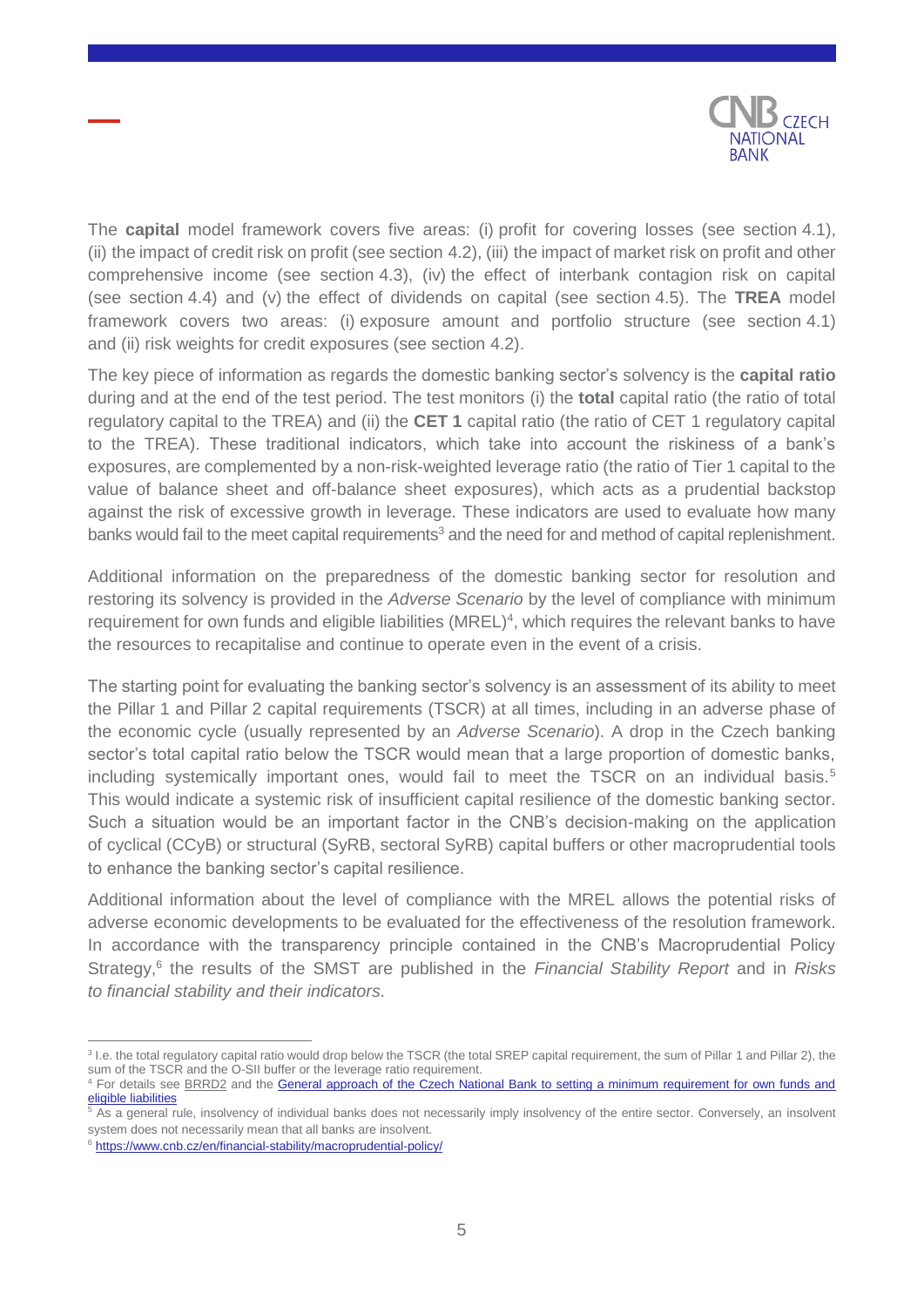

#### <span id="page-5-0"></span>**Scenarios**  $\mathbf{P}$

The evolution of the economy in the *Baseline* (expected) *Scenario* and *Adverse Scenario* at the horizon of 12 (or alternatively 20) quarters is simulated using the Monetary Department's g3+ DSGE forecasting model (Brázdik et al., 2020). The *Baseline Scenario* is based on macroeconomic forecasts published in the CNB's *Monetary Policy Report* and represents highly likely future economic developments.<sup>7</sup> The hypothetical (worse than expected) *Adverse Scenario* is used to assess severe but plausible tail risks.

When setting the intensity of the stress in the *Adverse Scenario*, the CNB draws on relevant historical experience, especially GDP growth during and after the 2008–2009 financial crisis and during banking crises in other OECD countries, and will also take into account experience acquired during the 2020–2021 pandemic crisis. In designing the scenarios, the CNB does not take into account the distribution quantiles for the historical values of the variables used, as the size and openness of the domestic economy and, from the modelling perspective, the relatively short history of the market economy in the Czech Republic make it difficult to estimate those quantiles with sufficient accuracy and they may not be a sufficient guide for identifying the intensity of shocks to which the economy may be exposed.



**Chart 1: Historical stress test scenarios used in** *Financial Stability Reports* **2010–2020** (change in real GDP; y-o-y; %)

Note: In 2010 and 2011, the tests had a two-year horizon. Since 2012, they have been conducted at a three-year horizon. The grey area captures the range of data revisions.

The CNB also takes into account the extent of the systemic risks identified and the cyclical position of the real economy and the financial sector. It uses more severe scenarios in expansionary phases

 $\overline{a}$ <sup>7</sup> The time series of the variables for the third (and any subsequent) year of the *Baseline Scenario* and all years of the *Adverse Scenario* were created solely for stress testing purposes. For this reason, neither the *Baseline Scenario* beyond the forecast horizon, nor the *Adverse Scenario* is an official forecast of the CNB.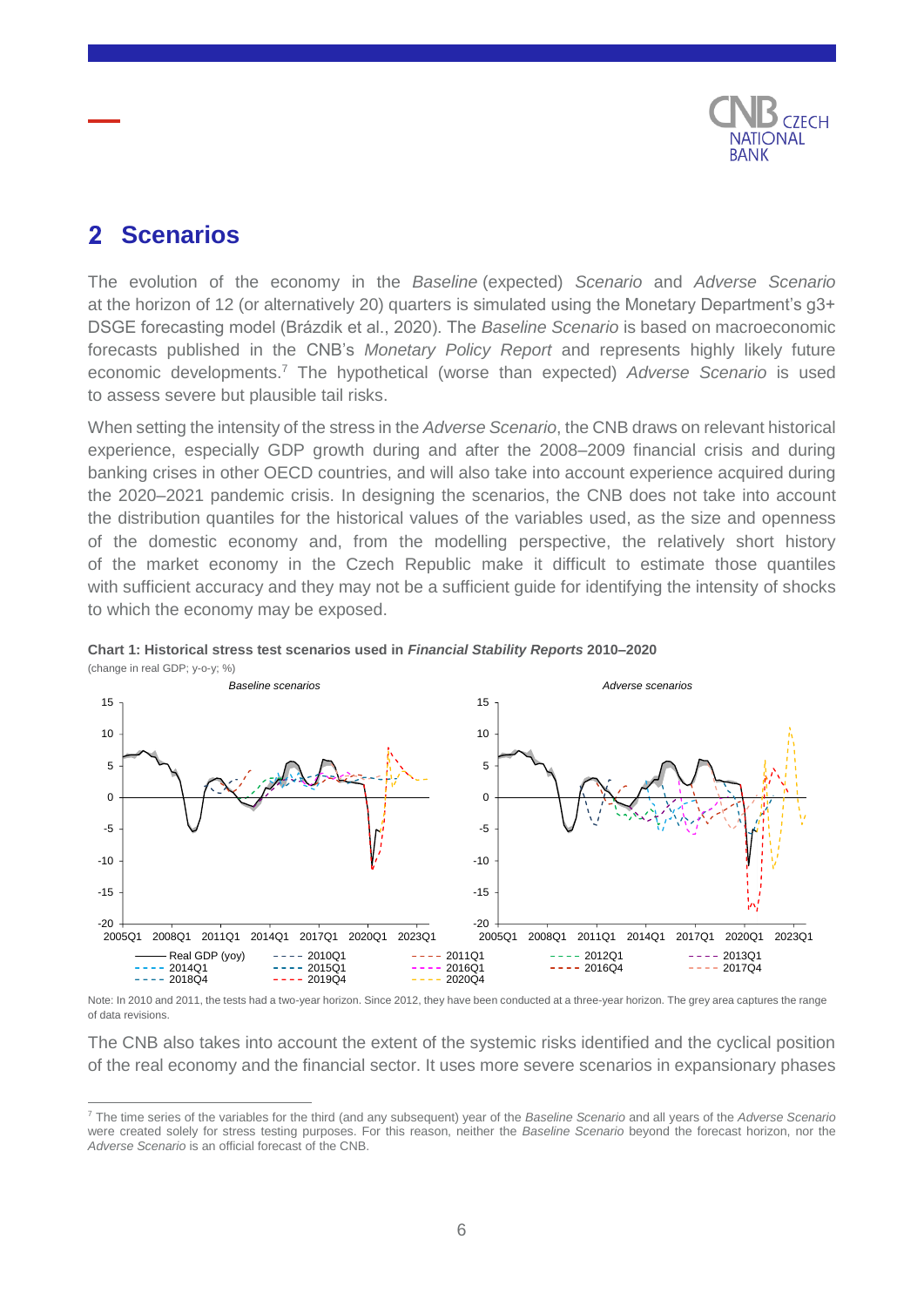

of the cycle than in periods of recession. GDP growth in the *Adverse Scenario* thus usually falls towards the lows historically observed in the Czech Republic and other relevant economies (see Chart 1).

Satellite models developed by the Financial Stability Department are used to supplement the main macroeconomic variables of the DSGE model – such as GDP, inflation, the unemployment rate, the PRIBOR and the exchange rate – with projections of financial variables (interest rates, yield curves, equity prices and property prices), loan amounts and variables characterising credit risk, such as the probability of default (PD) and loss given default (LGD). A more detailed description of the satellite models used can be found in Panoš and Polák (2019a,b), Kučera and Szabo (2019), Časta (2021) and Plašil (2021).

# <span id="page-6-0"></span>**Capital requirements, the MREL and the banking sector's solvency**

**Capital requirements** are a traditional form of banking sector regulation, which is based on the Basel framework under which banks' exposures (i.e. their assets and off-balance sheets) are not a homogeneous group and banks should create sufficient capital capacity to absorb unexpected losses, taking into account the riskiness of those exposures. This is reflected in **capital requirements** specifying the minimum amount and quality of own funds that banks are required to hold. Capital requirements are determined mainly through: (i) regulatory capital ratios and (ii) a regulatory leverage ratio. The regulatory capital ratios set a minimum binding capital-to-TREA ratio for banks (see section 4); the riskiness of individual exposures is thus taken into account in the process of setting the capital requirement. By contrast, since 2021 the regulatory leverage ratio has determined the capital requirement relative to the total exposure measure (TEM) and is thus a nonrisk-weighted regulatory capital requirement. The required ratio of banks' Tier 1 capital to the TEM is 3%.

|                          |                                                       | <b>Expressing the requirement</b>                            |                           |  |
|--------------------------|-------------------------------------------------------|--------------------------------------------------------------|---------------------------|--|
| ō                        |                                                       | <b>TREA</b>                                                  | TEM                       |  |
| Subject of<br>regulation | Capital<br>(capital requirements)                     | <b>Capital ratios</b><br>(CET1, Tier 1, total capital ratio) | Leverage ratio<br>Tier 1) |  |
|                          | eligible<br>funds<br>and<br>Own<br>liabilities (MREL) | <b>MRELTREA</b>                                              | <b>MREL<sub>TEM</sub></b> |  |

**Figure 2: Overview of current solvency requirements** 

Traditional regulation by means of capital requirements has recently been complemented by the **requirement for own funds and eligible liabilities (MREL)** which aims to ensure that specified banks have sufficient resources to maintain their activities even in the event of a crisis.

Banks are required to meet the regulatory capital requirements by means of regulatory capital. The requirements regarding its amount and quality are set by legislation. The highest-quality component of regulatory capital is Common Equity Tier 1 (CET1) capital. Lower-quality Additional Tier 1 (AT1) capital and Tier 2 capital can only be used to meet some of the capital requirements. The vast majority of the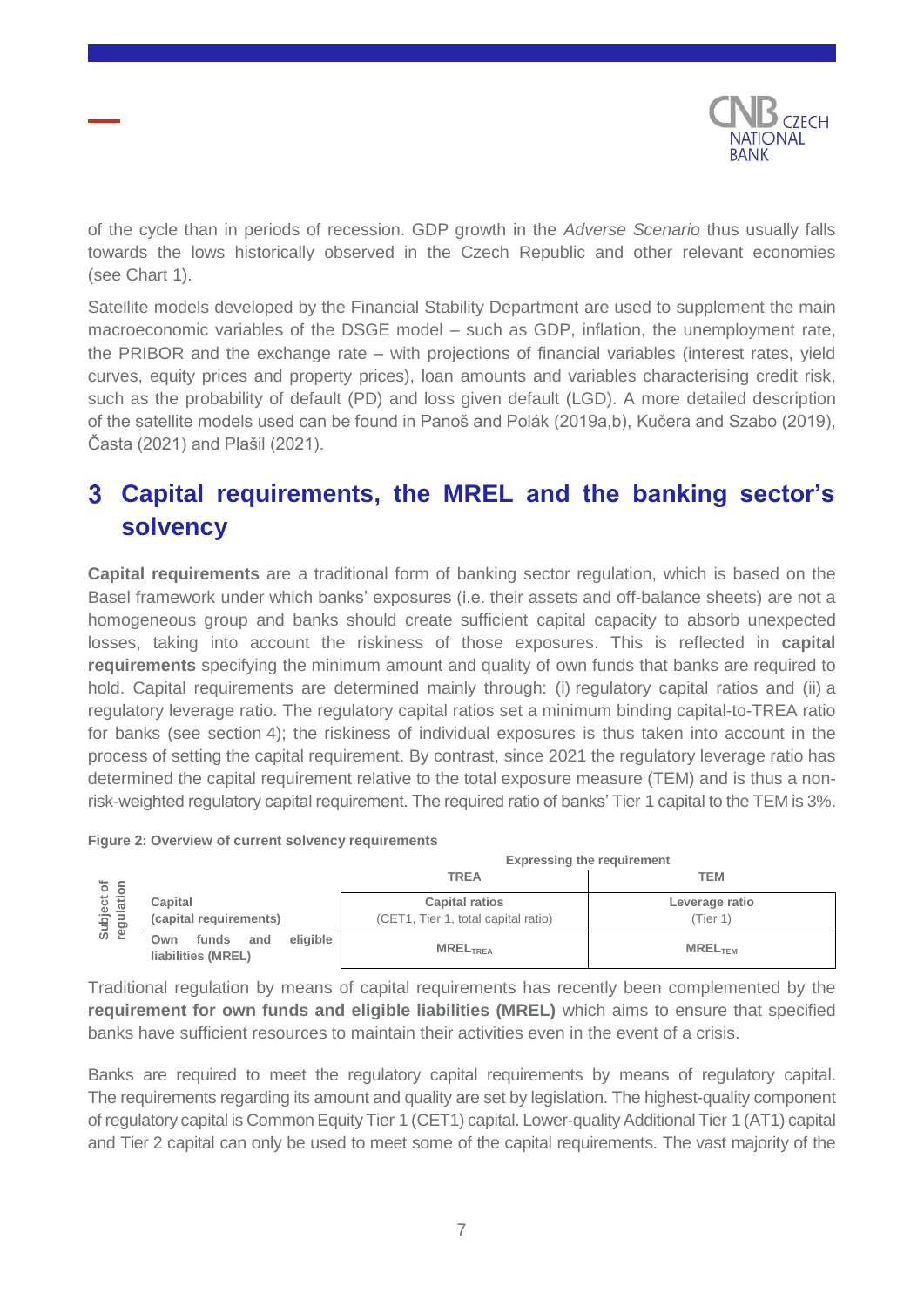

regulatory capital in the Czech banking sector consists of CET1 items (see Figure 3), the most important of which are retained earnings and capital instruments, including related share premium. They are followed by other CET 1 items, the most important of which are other funds.<sup>8</sup>



**Figure 3: Illustrative structure of regulatory capital in the domestic banking sector**

Banks' risk profiles are reflected in the total risk exposure amount (TREA). The TREA takes into account the riskiness of individual exposures or groups of exposures and the structural character of the activities of the sector and banks. It thus accounts for exposure amounts for all regulatory risks (Article 92(3) of CRR2), of which risk-weighted exposure amounts for credit risk are the most important in the domestic banking sector (see Chart 2).

#### **Chart 2: Structure of the TREA in the domestic banking sector**

(as of 30 June 2021; CZK billions)



The basic microprudential capital requirement sets a CET1 ratio of 4.5%, a Tier 1 ratio of 6% and a total regulatory capital ratio of 8% of TREA (the "Pillar 1 requirements"). In addition to this requirement, banks are obliged to meet "Pillar 2 requirements", i.e. to hold any additional capital specified at the decision of the CNB. The sum of these two pillars is called the total SREP capital

 $\overline{a}$ <sup>8</sup> The other CET 1 items reflect losses for the current financial year and other CET 1 deductions (Article 36 et seq. of CRR2).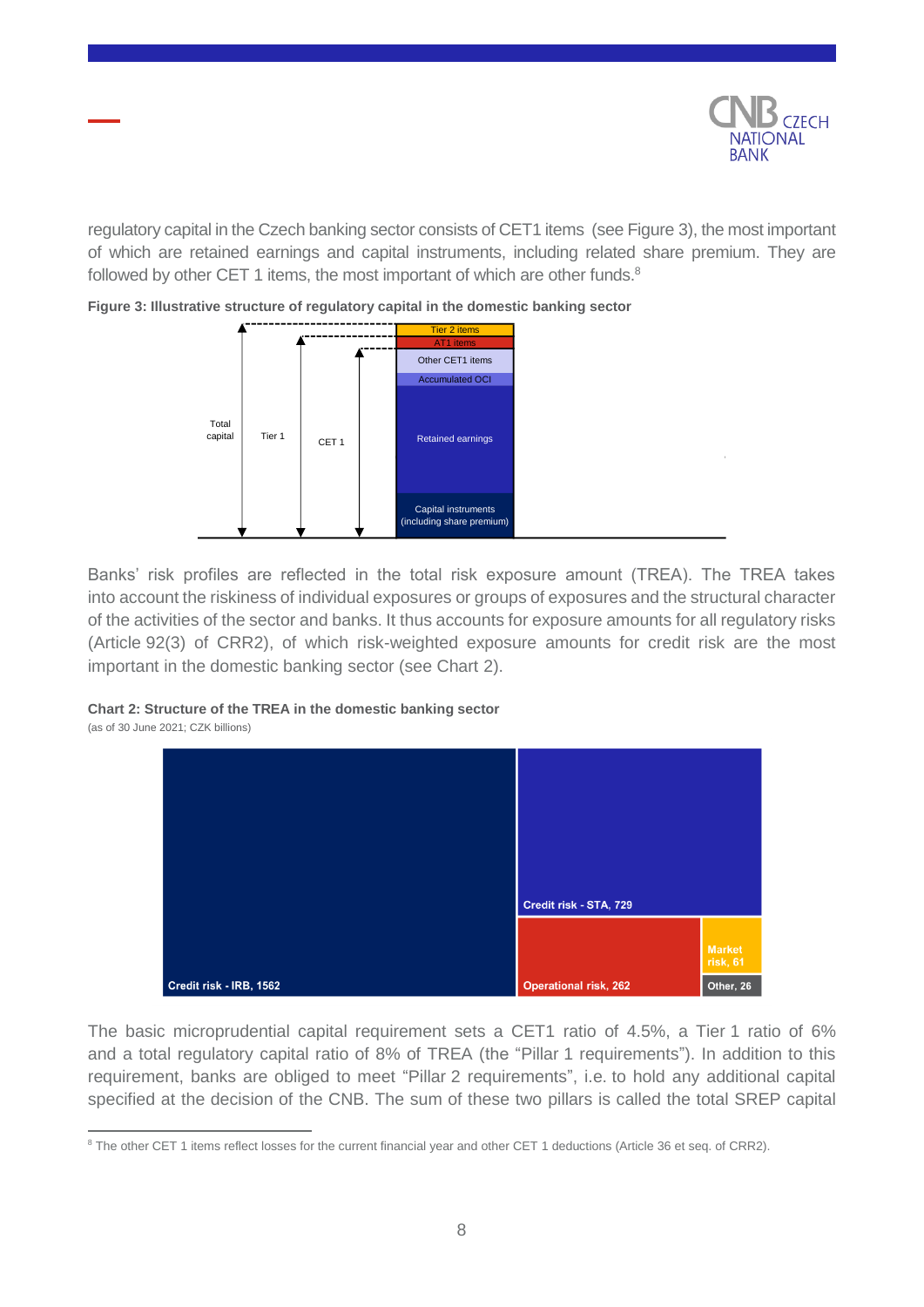

requirement (TSCR). Furthermore, banks are required to comply with the – predominantly macroprudential – combined buffer requirement (CBR), which consists of the capital buffer for other systemically important institutions (O-SII buffer), the capital conservation buffer (CCoB), the systemic risk buffer (SyRB) and the countercyclical capital buffer (CCyB). The capital buffers must be filled with CET1 capital. The sum of the Pillar 1 and Pillar 2 requirements and the CBR represents the overall capital requirement (OCR). On top of the OCR, Pillar 2 guidance (P2G) may be set for banks, usually on the basis of supervisory stress test results.

**Figure 4: Illustrative structure of capital requirements**  (percentage of TREA)



**The requirement for own funds and eligible liabilities (MREL)** stipulates that banks hold resources filled with own funds, eligible liabilities, subordinated debt or a combination thereof. The CNB sets the MREL for specified banks as the sum of the loss absorption amount (LAA) and the recapitalisation amount (RCA). The two amounts are expressed both in the TREA and the TEM. While the LAA is filled with capital which covers a bank's unexpected losses in a period of adverse developments, the RCA can be topped up using not only own funds but also eligible liabilities or a combination thereof. The RCA is used to recapitalise a bank in default by converting eligible liabilities into own funds. LAA $T_{\text{REA}}$  currently corresponds to the TSCR and LAA $_{\text{TEM}}$  amounts to 3% of the TEM. The RCA is derived from the preferred resolution strategy and the assumed resolution tool.

#### **Figure 5: Structure and way of expressing the MREL**

|             |                                         | <b>Expressing MREL amounts</b>                                      |                                                      |  |
|-------------|-----------------------------------------|---------------------------------------------------------------------|------------------------------------------------------|--|
|             |                                         | <b>TREA</b>                                                         | <b>TEM</b>                                           |  |
| <b>MREL</b> | Loss absorption amount (LAA)            | <b>LAATREA</b><br>(TSCR, sum of Pillar 1 and Pillar 2)              | <b>LAATEM</b><br>(3% of TEM)                         |  |
| amo         | <b>Recapitalisation amount</b><br>(RCA) | RCA <sub>TRFA</sub><br>(approx. $80-100\%$ of LAA <sub>TREA</sub> ) | RCA <sub>TEM</sub><br>(approx. 80–100% of $LAATEM$ ) |  |

Capital requirements and the MREL interact with each other. If banks do not have a sufficient amount of eligible liabilities to meet the MREL, they may top it up using a capital surplus, if available. It holds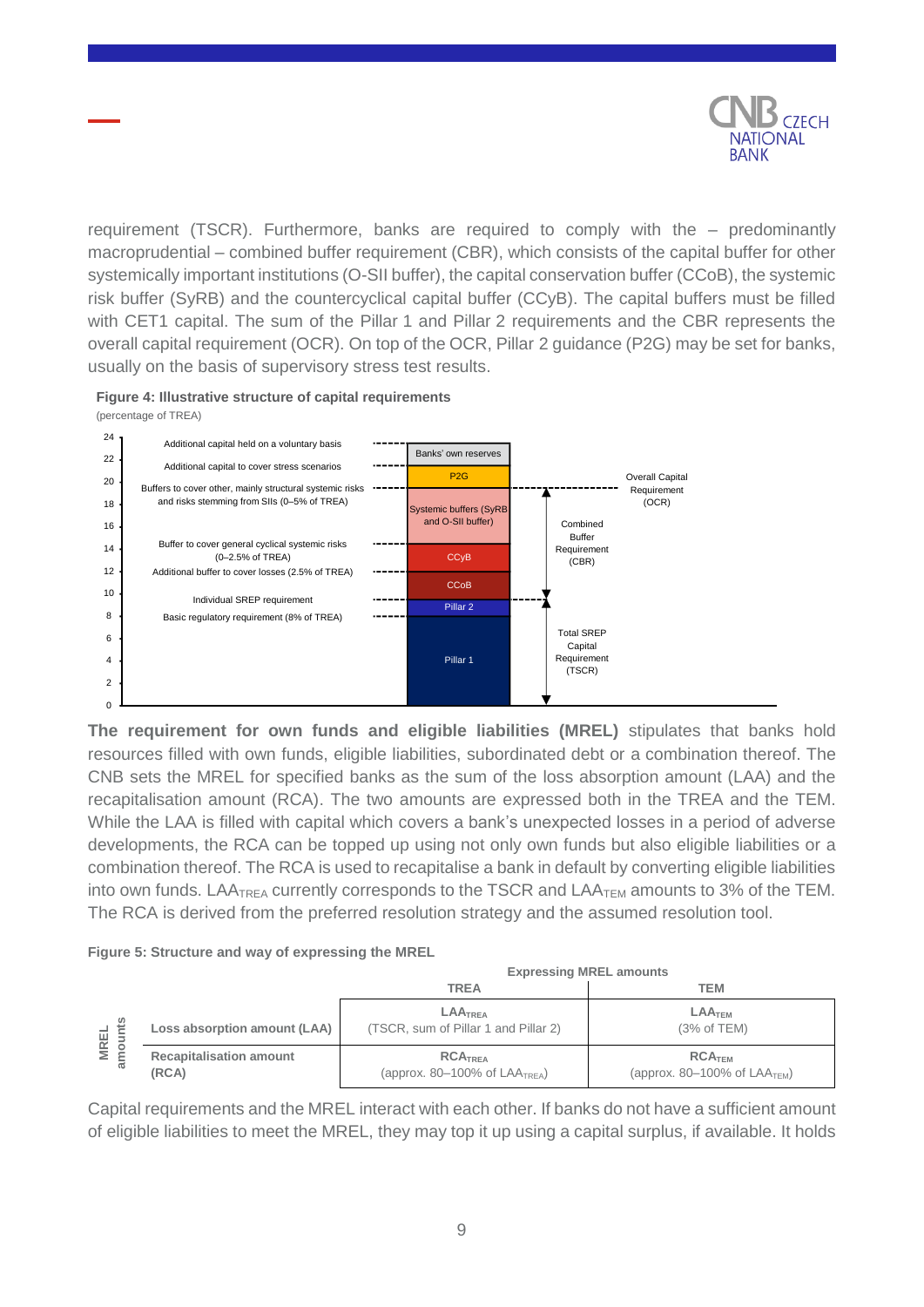

true that banks cannot meet the MREL $_{\text{TREA}}$  by means of capital which they use to meet the requirements stemming from the CBR. However, this does not apply to the MREL $_{\text{TFM}}$  and banks can thus use the CBR to meet the MREL $_{TEM}$ . While the overall requirement for own funds and eligible liabilities expressed in the TREA is the sum of the MREL<sub>TREA</sub> and the CBR, it is identical to the  $MREL$ <sub>TEM</sub> if expressed using the TEM. (See Figure 6).



#### **Figure 6: Illustrative structure of MREL requirements and their implementation**

A bank or the banking sector is regarded as solvent if it has capital (with an appropriate qualitative structure) that meets the regulatory capital ratios and the regulatory leverage ratio in any phase of the business and financial cycle. Insufficient systemic solvency of the banking sector is indicated by a drop of the actual capital ratio below the regulatory capital ratio corresponding to the TSCR (see Figure 4) or below the regulatory leverage ratio (3% of the TEM). This level would signal the need to resolve a systemic crisis by converting eligible liabilities into own funds to the extent that the sector/bank has sufficient capital to continue its activities.<sup>9</sup> The resolution framework thus significantly enhances the banking sector's ability to continue to function properly and lend to the real economy even in times of very adverse developments.

The banking sector can be regarded as solvent even if some individual banks are insolvent. In this case, the key factor is an assessment of (i) the size of the capital injections and converted eligible liabilities that would be needed to top up the capital to comply with the TSCR and (ii) the solvency of systemically important banks (O-SIIs). A fall the actual capital ratio towards the TSCR, or a fall of the actual leverage ratio towards 3% of the TEM, signals a growing systemic risk of banking sector vulnerability and a higher probability of activating resolution tools.

 $\overline{a}$ 

<sup>&</sup>lt;sup>9</sup> This is a schematic simplification used only in the SMST. In practice, the start of the resolution process is fully within the competence of a resolution authority, requires a comprehensive assessment of the bank's financial situation and is not linked to a breach of a threshold, e.g. the TSCR.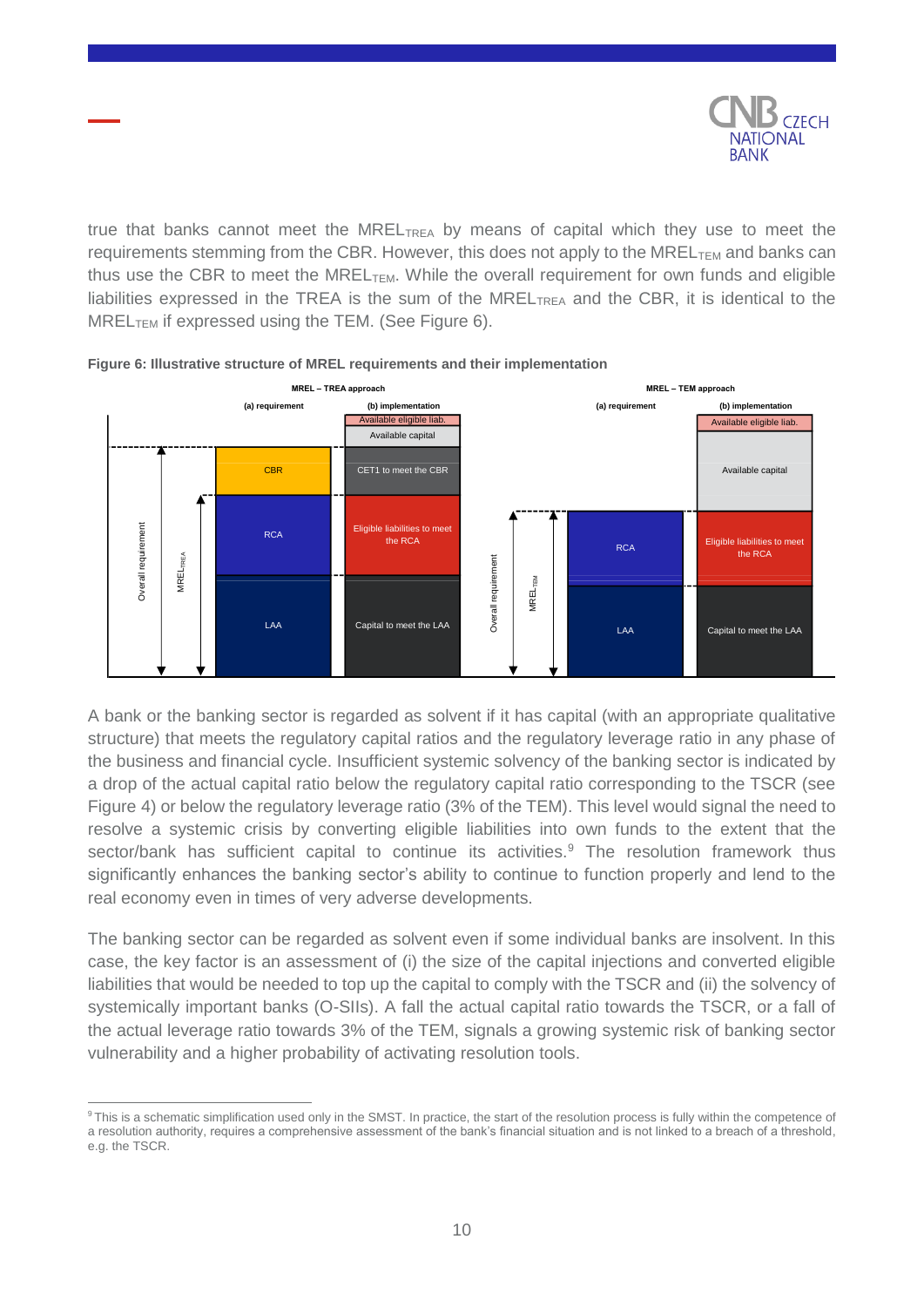

# <span id="page-10-0"></span>**Capital modelling**

Capital is primarily affected by (i) current accounting period profit/loss after tax (PAT), (ii) other comprehensive income (OCI) and (iii) dividends paid. In accordance with the legislation in force, regulatory capital in the SMST is set using the following equations:

$$
C_t = C_{t-1} + EP_t - (DIV_{t-1} - PAT_{t-1}^{DIV}) + OCI_t
$$

$$
PATH_t = PAT_t^{DIV} + EP_t
$$

In each year  $(t)$ ,  $PAT_t$  is divided into a portion to be paid out in dividends next year  $(PAT_t^{DIV})$ and a portion to be left as part of CET1 (eligible profit,  $EP<sub>t</sub>$ ). Retained capital ( $C<sub>t-1</sub>$ ) is then increased or reduced by  $EP_t$  pursuant to the legislation in force. However, the amount of capital is negatively affected by dividends (calculated in accordance with section 4.5) for year *t-1* paid out in year  $t$  ( $DIV_{t-1}$ ). However, their impact on regulatory capital is reduced by the amount set aside for dividend payments in the previous year  $(PAT^{DIV}_{t-1})$ .

The projection of PAT is based on the forecast for current accounting period profit/loss before tax (PBT), which is subsequently adjusted for tax (T). PBT consists of profit for covering losses (PCL; see section 4.1) minus the impacts of risks on profit, which include: (i) credit losses (impairment), i.e. the costs of provisioning for loans and receivables due to credit risk (impairment due to credit risk,  $I_{CredR}$ ; see section 4.2), (ii) market risk profit/loss from exposures measured at FVPL (market risk P/L, *MRP/L*; see section 4.3) and (iii) the costs of provisioning for interbank exposures due to interbank contagion risk (impairment due to contagion risk,  $I_{\text{Contr}}$ ; see section 4.4).

$$
PBT = PCL - I_{\text{CredR}} - MR_{P/L} - I_{\text{contR}}
$$

$$
PAT = PBT - T
$$

In the stress scenario, banks typically incur losses due to a fall in income (a decrease in PCL, mainly because of a decline in interest income, fee and commission income, etc.), growth in credit losses and realised losses from market risk.

### <span id="page-10-1"></span>**4.1 Profit for covering losses (PCL)**

PCL is the main source of income used for covering losses in the SMST modelling framework. It consists mainly of (i) **net interest income** (NII) and (ii) **net fee and commission income** (NFCI), and is reduced by (iii) **administrative expenses**. The evolution of these items is projected using econometric models on the aggregate data for the entire banking sector by applying the ARDL approach and on data for individual banks by means of dynamic panel regressions. iv) The **other**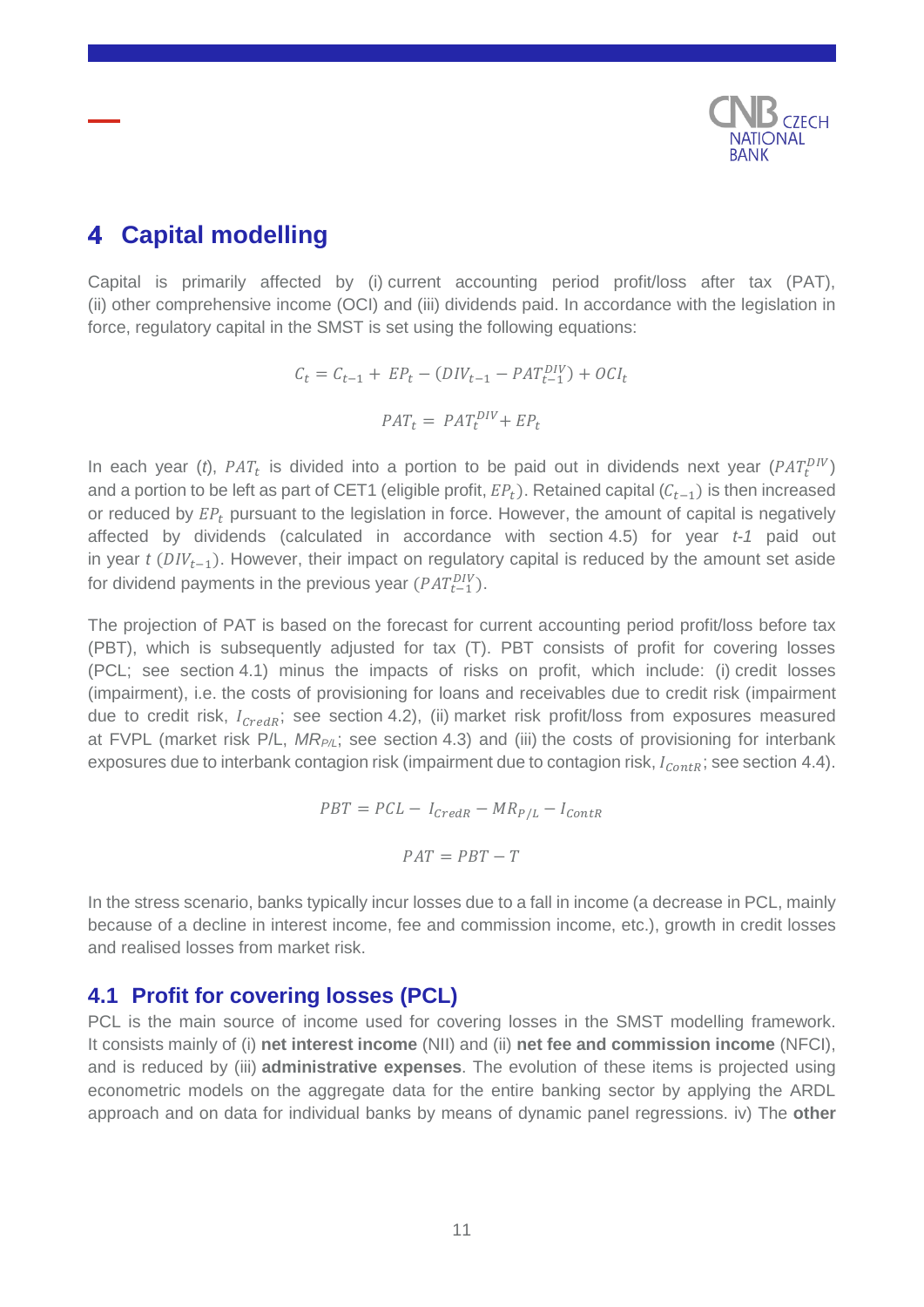

**PCL items** are projected in the form of expert estimates taking into account the results of analyses of their evolution and relations indicating low reliability of model predictability.

#### <span id="page-11-0"></span>**4.1.1 Net interest income (NII)**

NII is the difference between interest income and interest expenses. It is modelled structurally, i.e. it is estimated not in its aggregate form, but using the individual items of interest income and interest expenses. Interest income consists of: (i) interest income on loans and receivables, (ii) interest income on debt securities, (iii) interest income on derivatives, (iv) interest income on other assets and (v) other interest income. Interest expenses consist of: (i) interest expenses on deposits, (ii) interest expenses on debt securities issued, (iii) interest expenses on derivatives and (iv) other interest expenses.

**Interest income on loans and receivables** is the most important item of interest income. Interest income on loans to the non-financial sector accounts for the largest part. The test models the evolution of interest rates on individual portfolios in relation to the macroeconomic situation, risk-free rates and the time, interest, duration and maturity structure of portfolios. Under certain economic conditions, a large part of interest income on loans and receivables can be generated by interest income on the banking sector's claims on the central bank, which are modelled on the basis of the monetary policy rate (the two-week repo rate) and the banking sector's excess liquidity.

**Interest income on debt securities** consists of interest on bonds held by banks at amortised cost, which is calculated using granular bond-level data. The primary source of interest income is mainly interest on government bonds and, to a lesser extent, mortgage bonds. The modelling of the amount is based on the maturity structure of current bond portfolios while taking into account purchases of new government bond issues. The purchases of new government bond issues are based on the macroeconomic scenario, national fiscal policy and the historical behaviour of the banking sector and other financial institutions in this area.

**Interest income on derivatives** is largely offset by **interest expenses on derivatives**, and analyses performed by the supervisory authority enable them to be modelled as relatively constant under certain assumptions, taking into account expert judgement regarding the banking sector's hedging policies.

**Interest income on other assets** is immaterial relative to the other NII items. It consists mainly of interest income on the minimum reserves held by the banking sector at the central bank. **Other interest income** is also a relatively unimportant item. It can be modelled at a relatively constant level taking into account expert judgement.

**Interest expenses on deposits** are the largest item of interest expenses. They are fundamentally affected by i) interest rates, which are modelled in relation to deposit characteristics (counterparty, type and the maturity structure), the interest rate path and the shape of yield curves, ii) the amount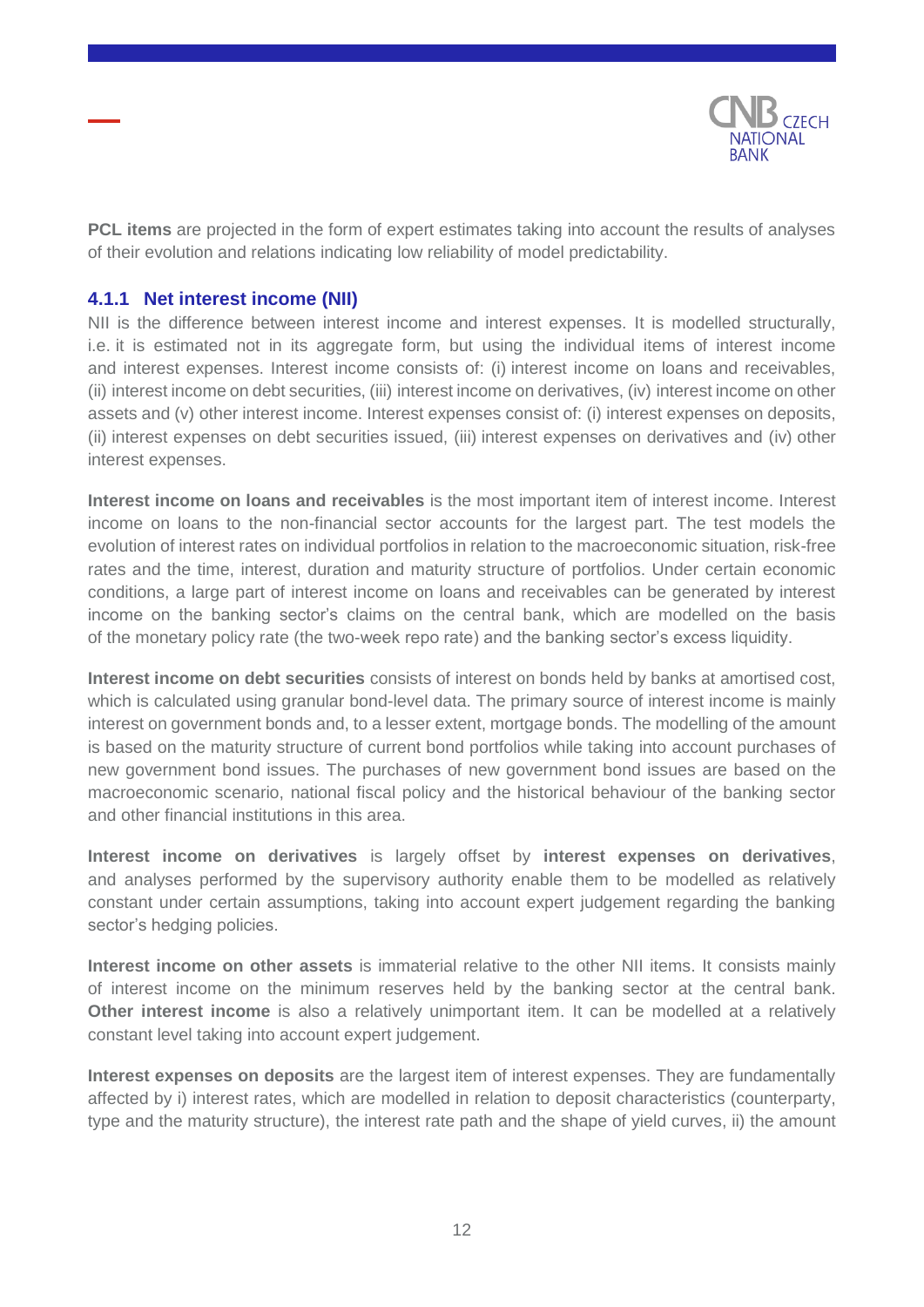

of deposits, which is modelled in relation to the balance sheet total, and iii) a change in the internal structure of deposits in relation the interest rate path.

**Interest expenses on debt securities issued** are linked mainly with mortgage bonds issued, the amount of which has long been stable in the domestic banking sector. The interest rate depends on the rates on mortgage loans in the relevant scenario. Eligible liabilities, used by banks to comply with the MREL, may be another important component of debt securities issued under certain conditions. Their volume is linked to banks' issuance plans, and the interest rate depends on interest rates on similar instruments and the shape of yield curves in the relevant scenario.

**Other interest expenses** are modelled using a constant, given their low importance and in light of analyses performed by supervisors.

#### <span id="page-12-0"></span>**4.1.2 Net fee and commission income (NFCI)**

The modelling of NFCI is related to the modelling of assets that sufficiently approximate loans and deposits, which are the main sources of fees and commissions.

#### <span id="page-12-1"></span>**4.1.3 Administrative expenses**

Administrative expenses are an important expense item and are modelled taking into account their observed correlation with GDP.

#### <span id="page-12-2"></span>**4.1.4 Other items**

Other items, consisting of (i) dividend income, (ii) other operating income and expenses, (iii) depreciation and (iv) provisions or (-) reversal of provisions, fall into categories which are either difficult to model (dividend income, depreciation) or relatively unimportant (other operating income and expenses,provisions or (-) reversal of provisions ). Given the above, they are modelled using expert judgement taking into account recent trends and possible scenario effects.

### <span id="page-12-3"></span>**4.2 Credit risk**

Credit risk is the most important of the risks tested in the domestic banking sector. It is assessed for debt instruments measured at amortised cost in accordance with IFRS 9. The level of its materialisation is expressed by credit losses (impairments) and loan provisioning due to increased credit risk. For banks' portfolios of (i) loans to non-financial corporations, (ii) loans to households secured by residential immovable property, (iii) other exposures to households, (iv) loans to financial institutions, (v) loans to other financial institutions and (vi) loans to governments, the test models the amount and structure of exposures according to the credit risk stages specified in IFRS 9. The model is described in more detail in Panoš and Polák (2019a).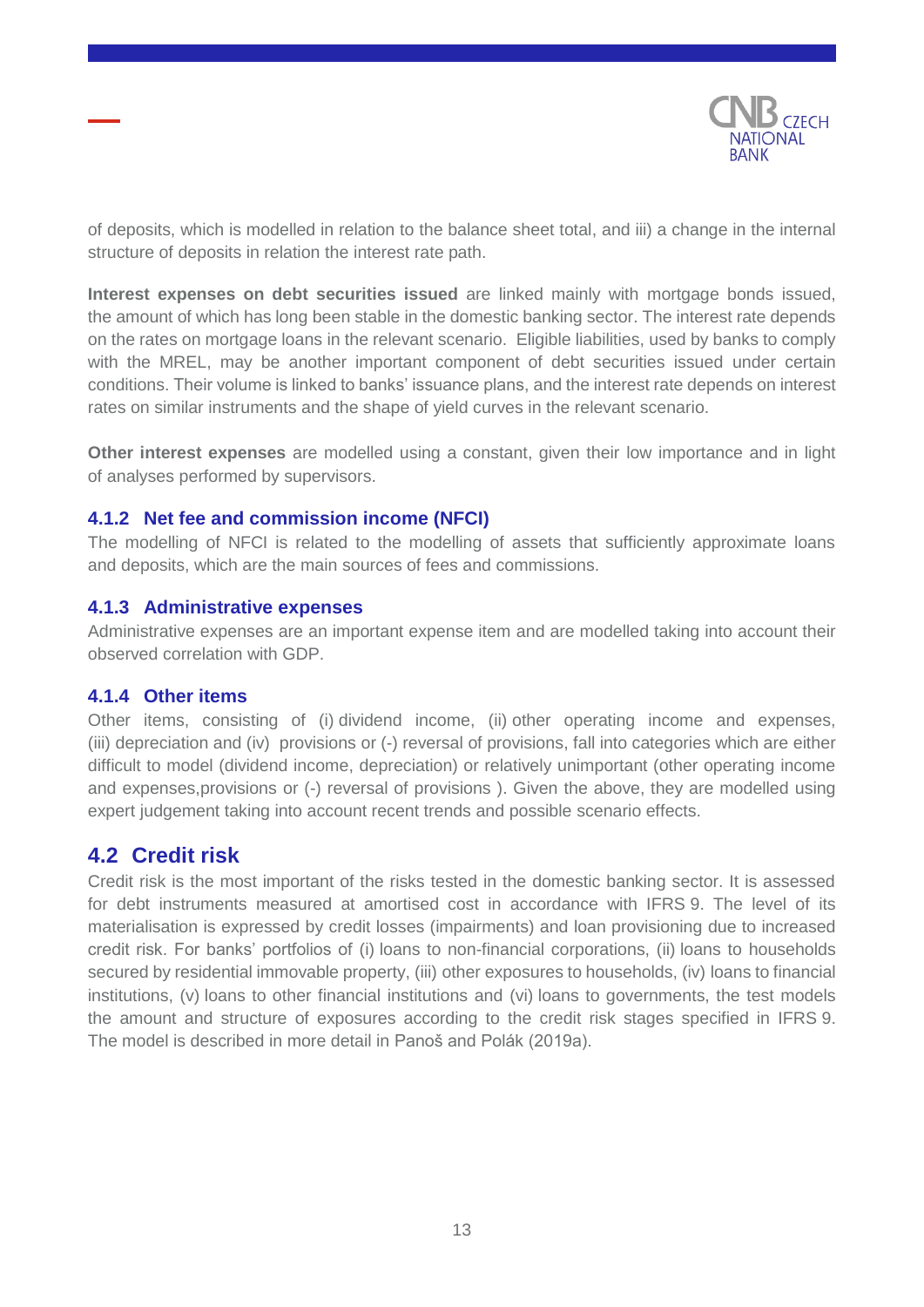

**Portfolio riskiness** is expressed by expected credit losses (ECL)<sup>10</sup> and the loss rate (LR),<sup>11</sup> which are affected mainly by the PiT PD and PiT LGD risk parameters. The main variables for the size and structure of the exposures of the bank loan portfolios assessed are the initial loan staging, the transition probability matrix for flows between stages and the gross exposure forecasted using a satellite model (see section [2\)](#page-5-0).

The LR and the exposure volume determine **individual banks' loss allowance for individual portfolios** and the credit losses (impairments) in individual periods.

### <span id="page-13-0"></span>**4.3 Market risk**

The market risk framework quantifies the effects of changes in relevant market variables (interest rates, risk spreads, exchange rates, capital asset prices and property prices) on the value of a bank's trading book (profit/loss from market risks is reflected in total profit/loss, and change in the value of securities is reflected in other comprehensive income) as a result of the revaluation of exposures sensitive to these variables. The market risks tested are (i) general and specific interest rate risk, (ii) foreign exchange risk and (iii) equity risk.

#### <span id="page-13-1"></span>**4.3.1 General interest rate risk**

The scenario forecasts for the CZK and EUR yield curves (rates with 1Y–15Y maturities) have a direct effect on trading book exposures in the interest income and value of bond holdings items through interest rate changes. The revaluation of trading book securities uses detailed data on debt securities holdings measured at fair value on a quarterly basis and is performed using the discounted cash-flow method. The interest rate is constructed from a risk-free interest rate and a risk mark-up. The risk mark-up is the difference between the yield on the asset and the comparable risk-free return.

#### <span id="page-13-2"></span>**4.3.2 Credit spread risk (specific interest rate risk)**

Credit spread risk is the risk of a change in the value of interest rate-sensitive assets due to a perceived change in their risk premium by financial markets. Shock calibration is performed separately for government and corporate debt securities, taking into account the relevant credit rating and maturity band. Impairment due to change in the credit spread is considered as an additional stress on top of impairment due to general interest rate risk.

#### <span id="page-13-3"></span>**4.3.3 Foreign exchange risk**

The risk of the net open foreign exchange position (after adjustment for hedging) at the bank level is assessed by incorporating the effect of quarter-on-quarter changes in the CZK/EUR exchange rate (the predominant currency nature of the Czech banking sector's open position). This generates a loss in the case of a positive open position and appreciation of the CZK (i.e. a decline in the CZK value of foreign currency assets) or a profit in the opposite case. Data on the open foreign exchange

 $\overline{a}$ <sup>10</sup> ECLs were introduced in IFRS 9. According to paragraph B5.5.28 of IFRS 9, they are a probability-weighted estimate of credit losses (i.e. the present value of all cash shortfalls) over the expected life of the financial instrument.

 $11$  The LR is a concept derived from ECL. It is the ratio of ECL to defaulted exposures.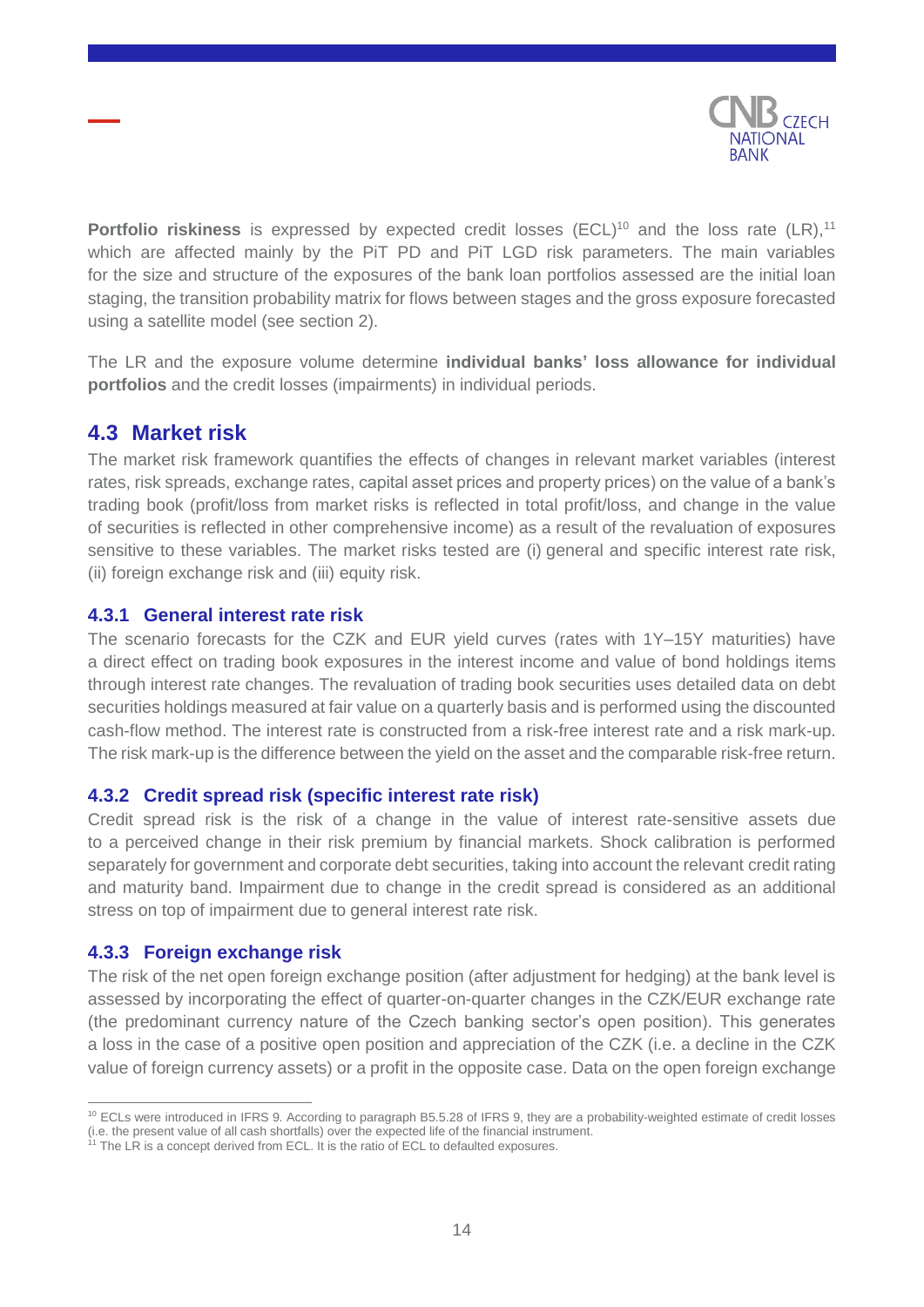

position are obtained from foreign exchange risk statements. These statements are completed by banks for which the sum of their net foreign exchange position and their net gold position, including foreign exchange and gold positions for which own funds requirements are calculated using an internal model, exceeds 2% of their total own funds pursuant to Article 351 of CRR2. Banks are required to comply with regulatory limits on the foreign exchange position, so the foreign exchange risk they undertake is limited by regulation.<sup>12</sup> Banks that do not complete this statement for the above reasons are assumed not to be exposed to foreign exchange risk.

### <span id="page-14-0"></span>**4.3.4 Equity risk and real estate risk**

All equity securities revalued at fair value and the unit certificates of equity collective investment funds sensitive to changes in equity market prices are exposed to equity risk. Equity securities are marked to market based on scenarios for equity indices modelled by Časta (2021). Real estate risk is tested for all assets whose valuation is sensitive to market property prices.

### <span id="page-14-1"></span>**4.4 Interbank contagion risk**

Interbank contagion risk represents an expansion of credit risks and is modelled on the basis of data on interbank exposures available in the AnaCredit database, <sup>13</sup> with the capital ratio of individual banks during the test before the payment of dividend being used to determine their probability of default (PD). The LGD for interbank exposures is set at 45% given the level used for the F-IRB approach. The expected losses due to interbank exposures are then calculated for each bank according to the formula PD\*LGD\*EAD. If these losses lead to a reduction in the bank's capital ratio and thus an increase in its PD, there follows another iteration of the transmission of the negative effects to other banks through an increase in the expected losses. These iterations are performed until this "domino effect" of interbank contagion stops, i.e. until the rise in PD induced in one bank or group of banks does not lead to an increase in the PD of other banks.

Other areas of interconnectedness that may potentially jeopardise the banking sector's stability (Kučera and Szabo, 2020) are monitored and, where necessary, assessed mainly using sensitivity or separate analyses: (i) linkages to the parent, (ii) linkages to foreign institutions (extra-group), (iii) linkages to domestic financial institutions such as insurance companies, pension management companies, investment funds and other financial intermediaries, (iv) linkages to households, (v) linkages to the largest debtors, (vi) linkages to sectors (e.g. automotive, tourism, gastronomy, energy, CO<sub>2</sub> producers potentially jeopardised by climate regulation), (vii) linkages by asset type (government bonds, corporate bonds, equities, currencies and real estate).

 $\overline{a}$  $12$  Article 112 of Decree No. 23/2014 Coll., on the performance of the activities of banks, credit unions and investment firms. <sup>13</sup> For details see <https://www.cnb.cz/en/statistics/AnaCredit/>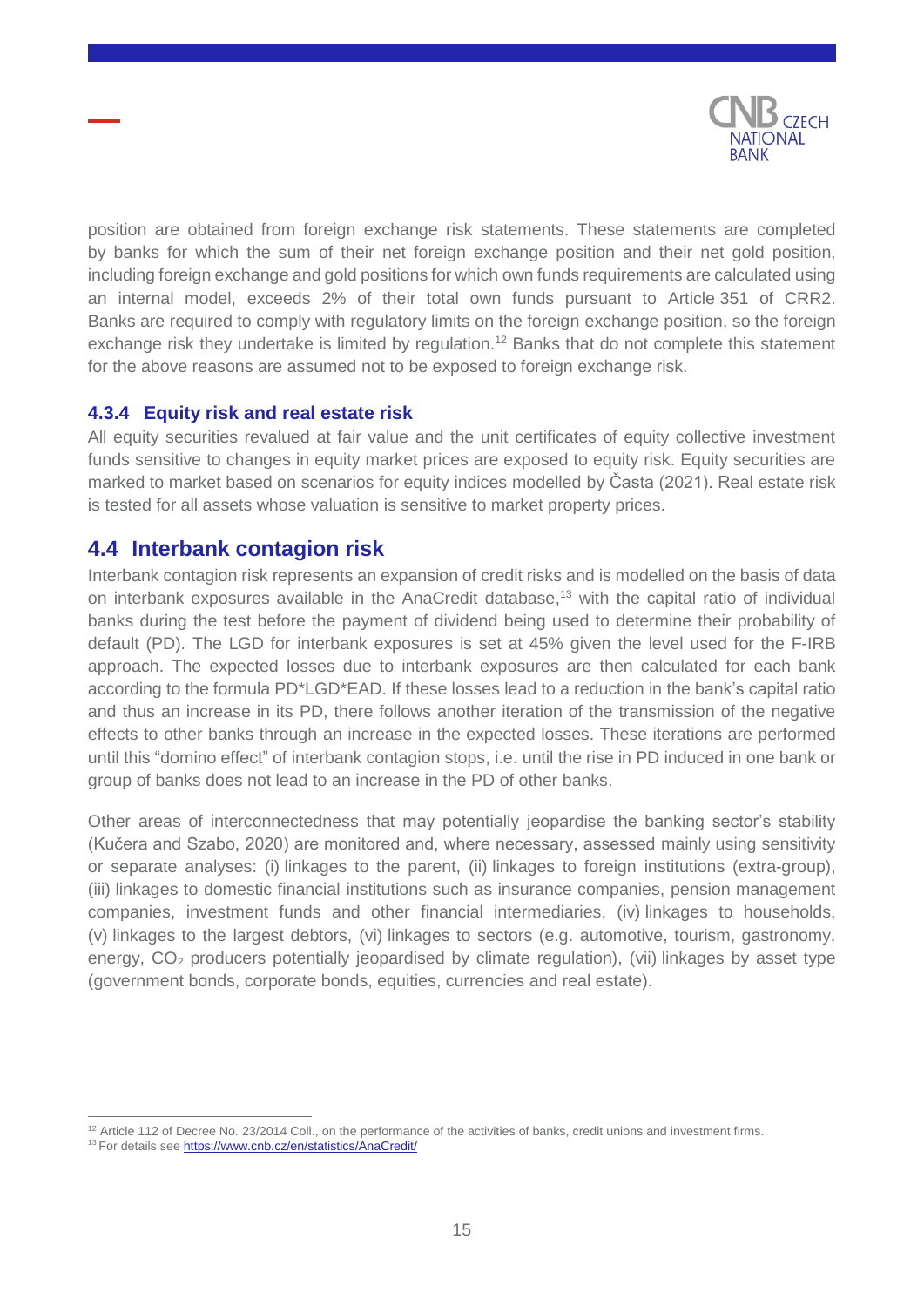

## <span id="page-15-0"></span>**4.5 Dividends**

The modelling of the amount of dividends paid is based on the assumption that banks cannot pay dividends in a way that breaches the binding regulatory requirements for capital ratios, the leverage ratio and the MREL. The starting point is the determination of the "targeted regulatory ratios", i.e. targeted capital ratios, the targeted leverage ratio and the targeted ratio of own funds and eligible liabilities based on expert judgement taking into account the banking sector's long-term patterns of behaviour in managing capital and dividend policies and any restrictions stemming from the CNB's actions in this area.<sup>14</sup> For example, the targeted total capital ratio usually<sup>15</sup> exceeds the sum of the Pillar 1 and Pillar 2 requirements and the CBR (i.e. the OCR). Similarly, the targeted ratio of own funds and eligible liabilities exceeds the sum of the MREL and CBR for the MREL<sub>TREA</sub> or exceeds the MREL $_{\text{TEM}}$ . If the actual regulatory ratios are higher than the targeted regulatory ratios during the test, the model allows dividends to be paid (however, the amount paid out must not exceed the level that guarantees that all the targeted regulatory ratios are maintained; otherwise, profits are accumulated to achieve the targeted regulatory ratios).

#### <span id="page-15-1"></span>**Total risk exposure amount modelling** 5

The TREA structural model in the key area of credit risk and counterparty risk ( $RWE_{CR}$ ) is based on individual bank data provided to the CNB (COREP, FINREP),<sup>16</sup> where  $RWE_{CR}$  for each bank depends on its risk profile and the approach it uses to measure credit risk (IRB, STA). The exposure amounts of the relevant portfolios (EA), on which changes in the structure and size of the total portfolio are conditional, and the risk weights (RW) are modelled.

Almost all exposure classes in the STA and IRB approaches ( $RWE_{CR}^M$ ) are modelled within  $RWE_{CR}$ . They include the materially most important exposures that predominate in the banking sector as a whole, such as the "exposures to corporate" class in the STA approach and the "retail – secured by immovable property SME" class in the IRB approach. The remaining classes<sup>17</sup> are constant  $(RWE_{CR}^{NON-M})$ . As of 30 June 2021,  $RWE_{CR}^{M}$  accounted for 89% of  $RWE_{CR}$ , i.e. 77% of the TREA. The risk-weighted exposure for other types of risks (see Chart 2) is constant due to its immateriality  $(RWE<sub>other</sub>)$ . For the TREA, it thus applies that:

> $TREA = RWE_{CR} + RWE_{Other} = RWE_{CR}^{M} + RWE_{CR}^{NON-M} + RWE_{other}$  $= EA * RW + RWE_{CR}^{NON-M} + RWE_{Other}$

 $\overline{a}$ <sup>14</sup> See, for example, [https://www.cnb.cz/en/cnb-news/press-releases/Information-of-the-CNB-on-the-distribution-of-profits-for-2019-and-](https://www.cnb.cz/en/cnb-news/press-releases/Information-of-the-CNB-on-the-distribution-of-profits-for-2019-and-2020-by-credit-institutions/)[2020-by-credit-institutions/](https://www.cnb.cz/en/cnb-news/press-releases/Information-of-the-CNB-on-the-distribution-of-profits-for-2019-and-2020-by-credit-institutions/)

<sup>&</sup>lt;sup>5</sup> It may be lower where capital buffers are applied in periods of adverse economic developments.

<sup>16</sup> [https://www.cnb.cz/cs/dohled-financni-trh/vykon-dohledu/informacni-povinnosti/vykaznictvi-bank-a-pobocek-zahranicnich-bank-vuci](https://www.cnb.cz/cs/dohled-financni-trh/vykon-dohledu/informacni-povinnosti/vykaznictvi-bank-a-pobocek-zahranicnich-bank-vuci-ceske-narodni-bance/metodika-k-dohledovemu-vykaznictvi-pro-banky-dz-a-ocp-podle-narizeni-eu-a-narodnich-pozadavku-od-konce-roku-)[ceske-narodni-bance/metodika-k-dohledovemu-vykaznictvi-pro-banky-dz-a-ocp-podle-narizeni-eu-a-narodnich-pozadavku-od-konce](https://www.cnb.cz/cs/dohled-financni-trh/vykon-dohledu/informacni-povinnosti/vykaznictvi-bank-a-pobocek-zahranicnich-bank-vuci-ceske-narodni-bance/metodika-k-dohledovemu-vykaznictvi-pro-banky-dz-a-ocp-podle-narizeni-eu-a-narodnich-pozadavku-od-konce-roku-)[roku-2018-eba20181201/index.html](https://www.cnb.cz/cs/dohled-financni-trh/vykon-dohledu/informacni-povinnosti/vykaznictvi-bank-a-pobocek-zahranicnich-bank-vuci-ceske-narodni-bance/metodika-k-dohledovemu-vykaznictvi-pro-banky-dz-a-ocp-podle-narizeni-eu-a-narodnich-pozadavku-od-konce-roku-)<br>17 They include to

<sup>17</sup> They include in particular the "equity" asset classes in both the IRB and STA approaches, and also "collective investment instruments", "other exposures" and others.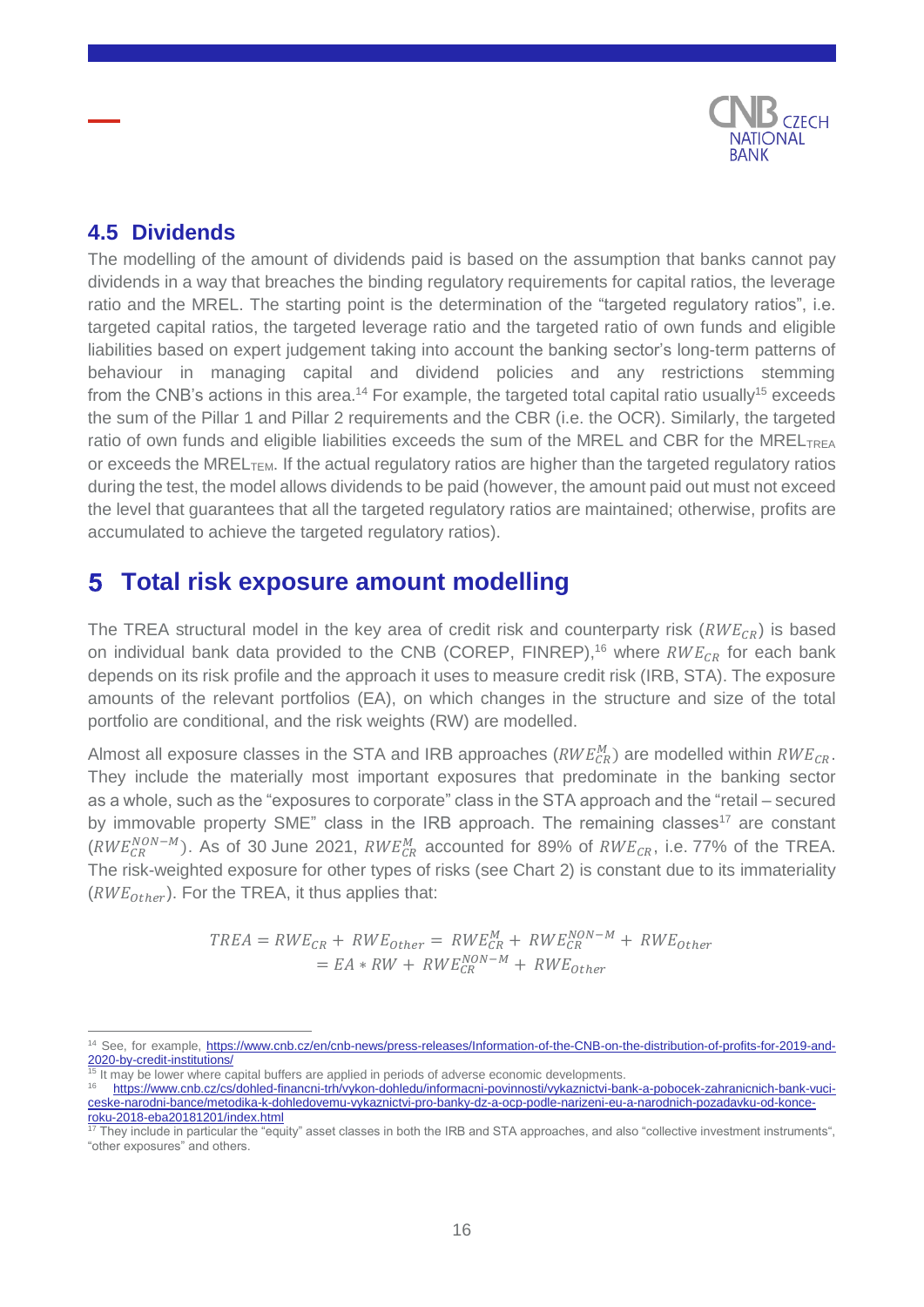

## <span id="page-16-0"></span>**5.1 Exposure amount (EA) and portfolio structure**

The modelling of EAs is based on estimates obtained from credit risk models (see section 4.2); loss allowance can be taken into account in the case of the STA approach (specific credit risk adjustments). Each modelled exposure class is assigned a corresponding counterparty on the basis of the results of the credit risk models. Exposure amounts for performing loans (approximated by Stages 1 and 2 under IFRS 9) and non-performing loans (approximated by Stage 3 under IFRS 9) are modelled taking into account the initial stock of exposures in individual banks and classes. A change in the default rate in the scenario leads to a change in portfolio structure, as the ratio of performing to non-performing exposures changes. This results in a change in the total size of  $\mathit{RWE}_{CR}^M,$ as different RWs are applied to performing and non-performing exposures in accordance with CRR2 and the model framework below. The evolution of the EA for each exposure class depends on the counterparty the class represents. For example, the evolution of the "exposures to corporate" class is thus determined by that of the credit risk exposure for "non-financial corporations" in the STA approach, and "retail – secured by immovable property SME"by "households secured by residential immovable property" in the IRB approach. This ensures a sufficiently granular approach that takes account of the evolution of exposures from the accounting perspective.

### <span id="page-16-1"></span>**5.2 Risk weights (RW)**

Risk weights are calculated separately for the IRB approach and the STA approach.

#### <span id="page-16-2"></span>**5.2.1 IRB approach**

 $\overline{a}$ 

The modelling of risk weights uses data for individual banks at the level of the risk stages<sup>18</sup> of the individual exposure classes and responds to the evolution of the risk parameters of the probability of default through the cycle  $(TTCPD)$  and loss given default ( $Stress LGD$ ). It is also affected by other regulatory parameters entering the risk weight calculation, such as the correlation coefficient  $(R(TTC PD))$  and maturity adjustment  $(Z(b; M))$ . The formula for calculating RW is based on CRR2, i.e.

$$
RW = \left( \begin{array}{c} 1 \\ \text{Stress LGD} * N \end{array} \right) \left( \frac{1}{1 - R(TTC PD))} * G(TTC PD) + \right) - TTC PD * \text{Stress LGD} \right) * \left( \frac{R(TTC PD)}{1 - R(TTC PD)} * G(0,999) \right)
$$

<sup>&</sup>lt;sup>18</sup> Banks assign exposures to rating systems (Article 170 of CRR2), which are made up of risk grades. The grades can be viewed as baskets into which exposures are pooled to create more homogeneous groups according to borrowers' risk of default.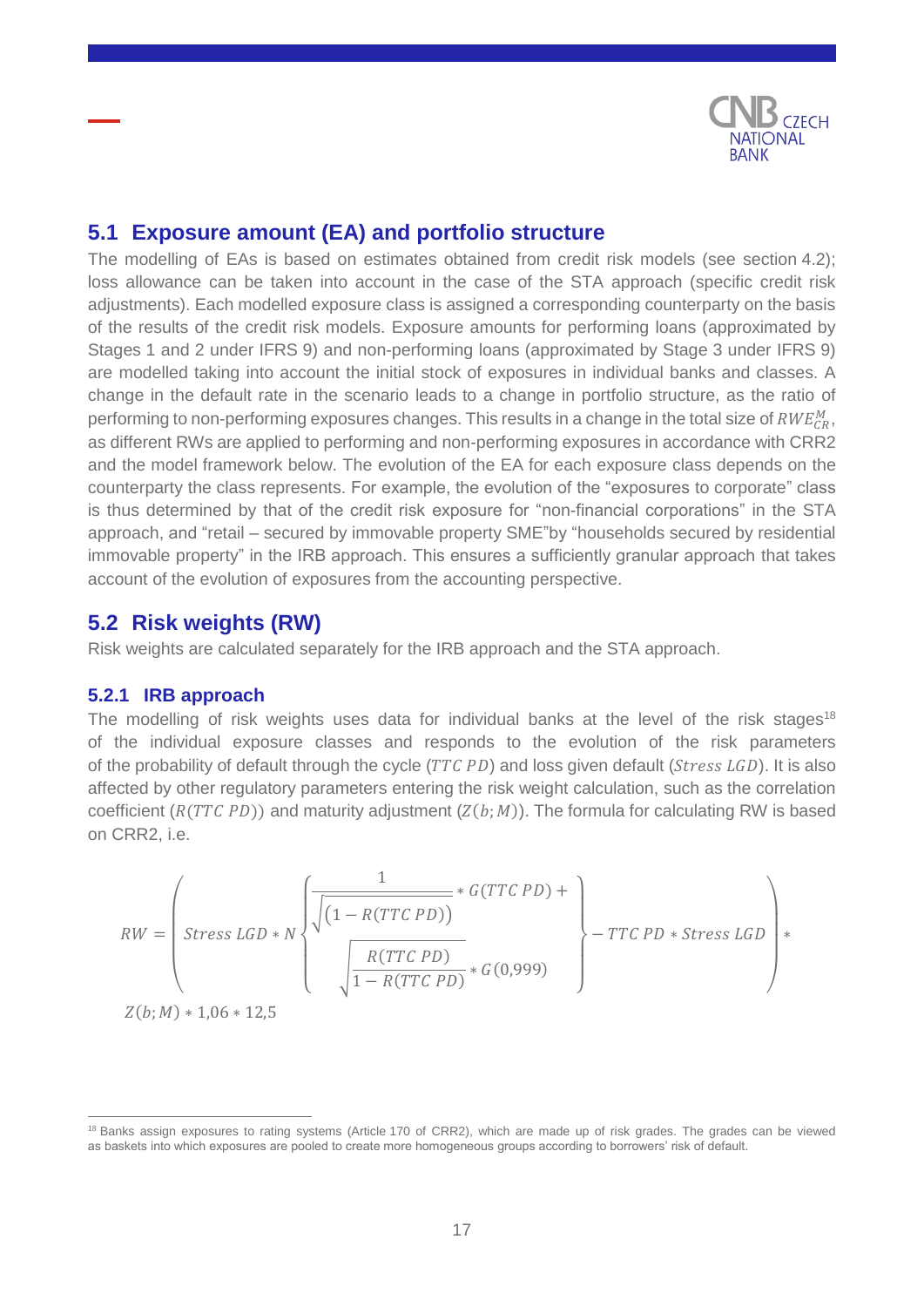

However, the formula does not apply universally to all exposure classes and the A-IRB and F-IRB approaches, but changes depending on the specific requirements of CRR2.

A point-in-time (PiT) satellite model of risk parameters PiT PD and PiT LGD is employed to determine the evolution of  $RW$ , which changes depending on the evolution of  $TTCPD$  and  $Stress LGD$ . The PiT values of the risk parameters are used to derive longer-term values through the cycle (TTC) and their evolution is applied to the initial risk parameter values reported by individual banks. It is subsequently entered in the  $RW$  calculation formula.

#### <span id="page-17-0"></span>**5.2.2 STA approach**

 $\overline{a}$ 

The initial RW is obtained as the ratio of the risk-weighted exposure after adjustment by the SME supporting factor<sup>19</sup> to the exposure amount (i.e. after applying credit risk mitigation techniques). This RW is constant over the entire test for the relevant asset class.

> $RW =$ Risk – weighted exposure Exposure amount

<sup>&</sup>lt;sup>19</sup> Where amounts after adjustment by the SME supporting factor are used, the SME supporting factor need not be applied to the exposure ratio. The model thus assumes – for reasons of maintaining a conservative approach – that the ratio remains constant.